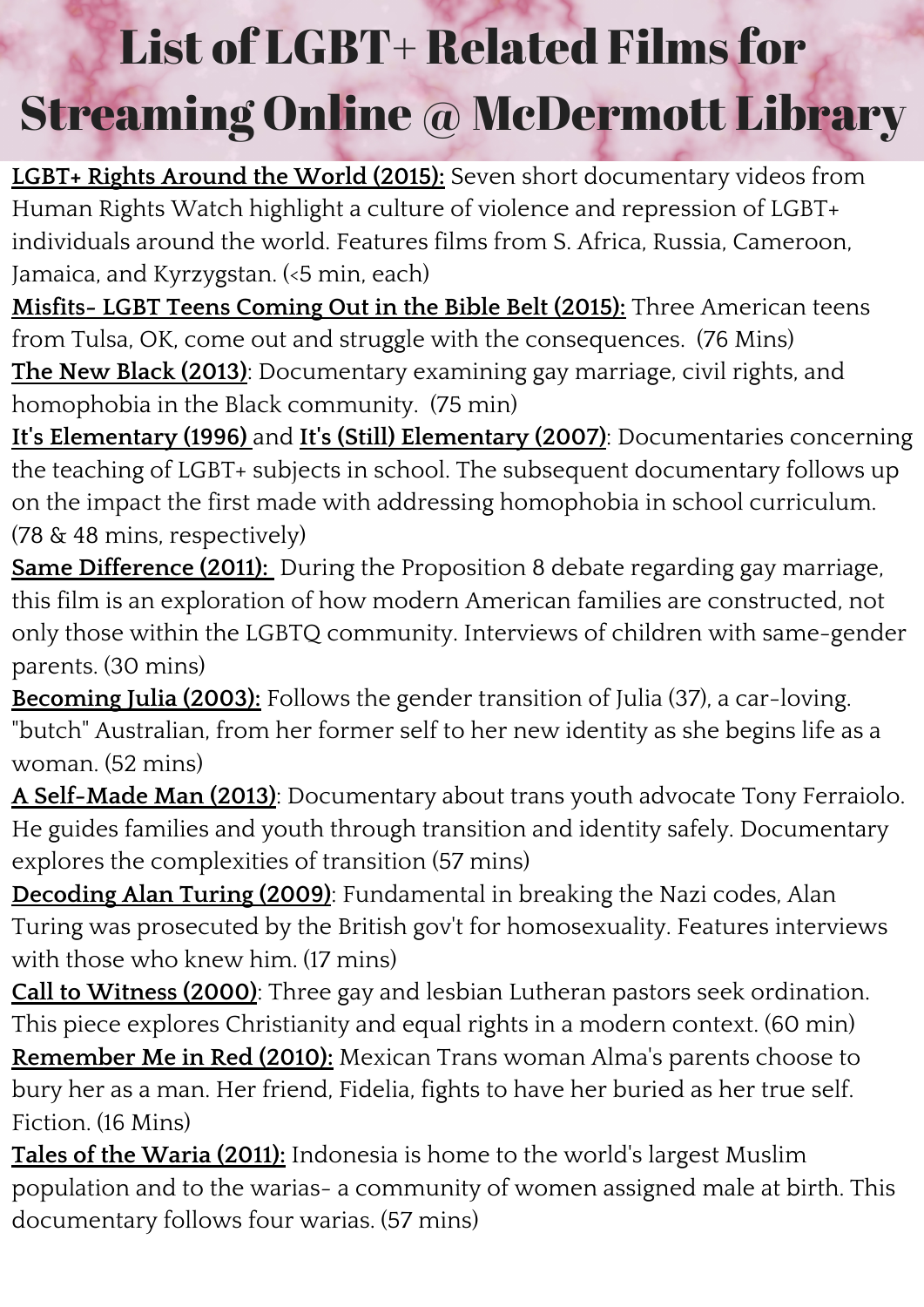**A Union in Wait (2001):** The first documentary about same-sex marriage to air on National television. In 1997, Susan Parker and Wendy Scott attempted to have a union ceremony in a university church and were denied. They, their friends, and their Baptist church fought back, Documentary about the fight in the North Carolina community. (48 mins)

**The Man Who Drove With Mandela (1998)**: Cecil Williams was a freedom fighter and gay man in South Africa who fought alongside Nelson Mandela. Williams was particularly influential in leading S. Africa to become the first country in the world to include LGBT people in its constitution. (55 min)

**Change (2011)**: On the night of President Obama's election and the passage of Prop 8, a Black teen struggles with his sexual orientation. (24 mins)

**The Campaign (2013)**: Follows the people behind California's "No on 8'' campaign to defend same-sex marriage, Interwoven with the national history of same-sex relationship recognition since the 1950s. (60 mins)

**Voguing: The Message (1989)**: A pre-Madonna primer that raises questions about race, sex and subcultural style, it traces the roots of this gay Black and Latino dance form, which appropriates and plays with poses and images from mainstream fashion. (14 mins)

**What Happens Next (2011)**: A fiction film- a rich businessman is set up with a woman by his sister, but falls for a man he meets at a dog park instead. (101 mins) **The Paper Mirror (2012)**: A short documentary about Alison Bechdel and Riva Lehrer's collaboration and work on "Are You My Mother?" An intimate portrait of Alison Bechdel and her work. (34 mins)

**Yeah Kowalski (2013):** Late bloomer Gabe Kowalski's question about his still smooth armpits is chosen to be read aloud in sex-ed class. He tries hard to impress his crush, Shane, at a birthday party. (11 mins)

**The Infamous T (2013)**: Homeless, bullied, and failing out of school, 18 y/o Jonathon finds a place with a queer foster family but has a difficult time in the transition. Examines race, class, family origin and family choice. (31 mins)

**Where I Am (2013)**: American author Robert Drake was paralyzed in a brutal attack ten years ago in Ireland, and returns to deal with the violence that changed his life. The film is about Drake's personal journey. (69 mins)

**Margarita (2012):** Undocumented Mexican nanny Margarita's citizen girlfriend won't commit and her employers are about to let her go. Fiction film. (91 mins)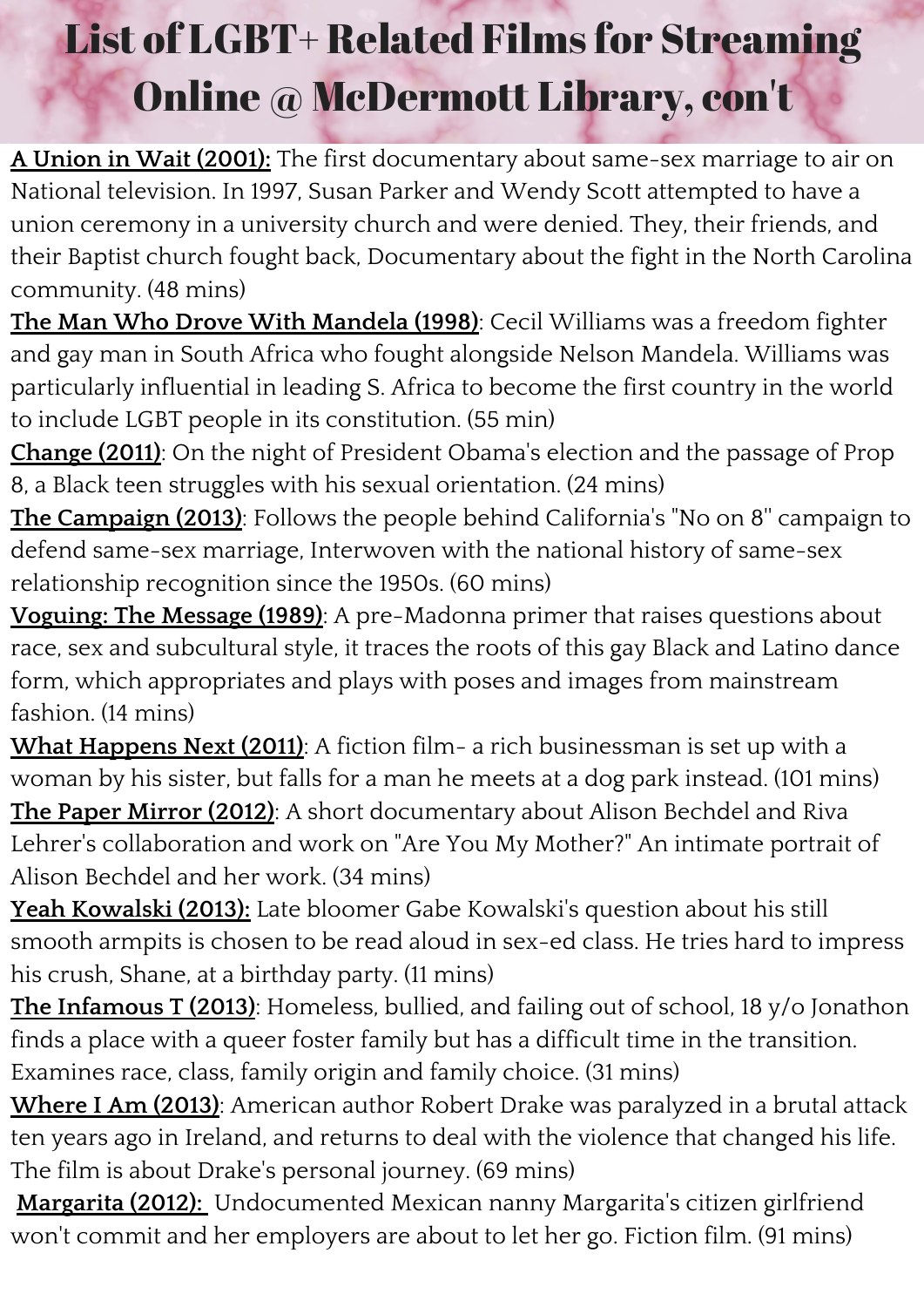**Lady Peacock (2014)**: Conner meets Devin, but Connor's nemesis Puerto Rican drag queen Adora wants Devin. To compete with Adora, Connor drags up to win back Devin once and for all. (101 mins)

**Loving Annabelle (2006)**: Annabelle (played by Erin Kelly), a Senator's daughter, falls in love with her teacher, Simone, at a Catholic girls' school. Inspired by classic lesbian love story "Maedchen in Uniform". (77 mins)

**The Wise Kids (2011):** Gay teen Tim grapples with the Fundamentalist beliefs of his family and that of his friends. Prepping for the Passion Play at church, Tim finds strength in his PFLAG dad. (96 mins)

**Judas Kiss (2011)**: Film judge Zachary Wells has a one-night stand with a student, Danny, who is competing for a scholarship Wells must award. Wells intervenes in Danny's career seeing him make the same mistakes Wells did. (95 mins)

**Straight & Butch (2010):** Follow Butch-an out gay man-as he embarks on a journey of finding twelve straight men for a calendar, which soon becomes an engaging study of male sexuality and masculinity. (87 mins)

**Emergency Exit (2012)**: Argentina leads S. America in terms of progressive social politics - but there is a gap between cultural mores and rights to LGBT people. A toxic atmosphere encompassing Catholicism and machismo, the complexity of coming out is compounded by class, historical, rural-urban divides, as well as Aboriginal-settler tensions. (13 mins)

**Genderfreak (2013)**: Token straight friend Rachel wants to ask a boy to a "girls ask boys" dance, but meets genderqueer guitarist Sammy instead. (19 mins) **Pit Stop (2013)**: Out Ernesto and closeted Gabe live in a small, working-class Texas town. A Sundance film exploring male intimacy and heartbreak. (81 mins)

**What Do You Know: 6 to 12 y/os Talk About Gays & Lesbians (2011):** What it says on the tin- Massachusetts and Alabama kids discuss their schools, teachers, and what they know, as well as how they want their schools to be. (20 mins)

**The Grove (2012)**: More Americans have been lost to AIDS than all U.S. wars since 1900, but few know of the 7-acre sanctuary grove to remember them in San Francisco. (57 mins)

**Kumu Hina (2014)**: Explores the life of a Māhū woman, Hina, who teaches a hula troupe and looks for love in Honolulu, HI. (77 mins)

**Boy Meets Girl (2014)**: Robby and his trans girl BFF Ricky live in Kentucky. When Ricky starts seeing Francesca, Robby must confront his true feelings for Ricky. (100 mins)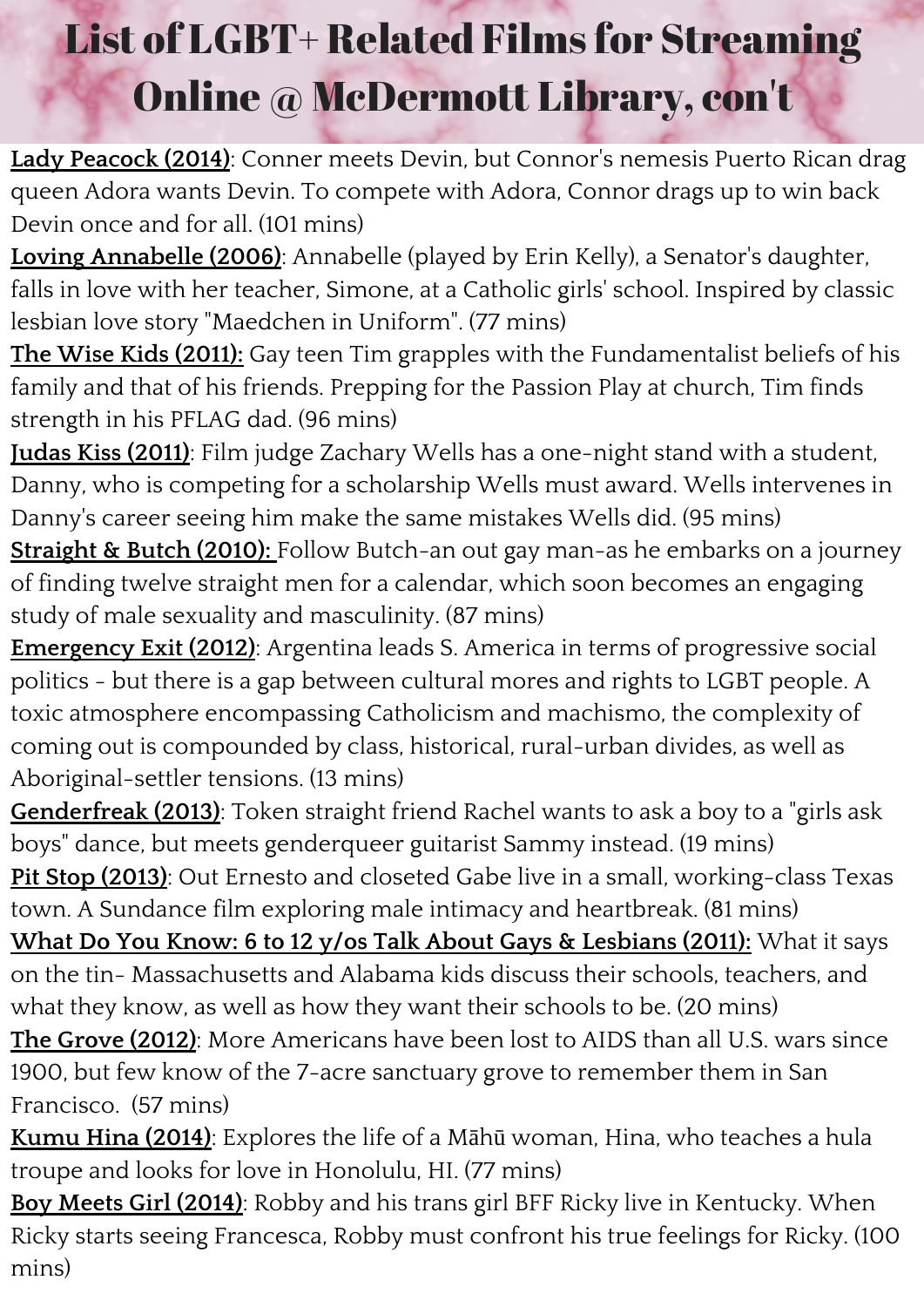**Positive Motion (1991):** Award-winning documentary about an HIV positive troupe of dancers who channel their journey, feelings, and identities through dance. A work of theater and therapy. (37 mins)

**The Fabulous Flag Sisters (2008)**: In 1977, three queens took Italy by storm. Le Sorelle Bandiera confronted a conservative and turbulent Italy and created something meaningful. Documentary about their fame & influence in Italy. (53 mins) **Kink Crusaders (2011)**: The International Mr. Leather competition is no longer just for cis gay able-bodied white men. The IML exists all thanks to a Chicagoan who opened the city's first leather bar in the 50s. Documentary. (75 mins)

**John Cage- Talks About Cows & One/Seven (2008):** American postwar composer & music theorist John Cage speaks about his process & influences. (43 mins)

**Ellen Degeneres- All of Me (2013)**: Raised in Louisiana, Ellen began as a stand-up comedian in clubs. In 1982, she was named Funniest Person in America. In 1997, she came out on national television & her career suffered. Now. she hosts her own show and is a household name. Docudrama about her life. (45 mins)

**Sissy (2000):** Black gay culture in Western Australia. "Behind the scenes" view into the bonds between queer people of color in Western Australia. (28 mins)

**Alfredo's Fire (2014):** In 1998, a closeted gay Italian lights himself on fire in St. Peter's Square- the only such protest on Vatican Soil ever. Documentary exploring the life of the man who did this and the Catholic church. (40 mins)

**Teens Like Phil (2012)**: Struggling with adolescence, Phil is picked on and abused by his former friend & crush at private school. His mother doesn't hear him and his father resents his insufficient masculinity. (21 mins)

**Happy End (2014):** German film about law student Lucca and new friend Valeria as they embark on a journey to deliver a friend's ashes. Lucca rebels her father's wishes, finding Valerie's free spirit irresistible. (84 mins)

**I Just Wanted to Be Somebody (2006)**: Part document, part poem- clips & footage from the 1970s of Anita Bryant, reflecting on her influence after her anti-gay crusade in Dade, Florida. (11 mins)

**The Seminarian (2010):** A closeted seminarian's struggle in a troubled relationship leads him to question everything he had known about God and love. (102 mins) **Through Thick & Thin (2012):** Documentary about the struggles of 7 binational queer couples affected by then-current immigration laws. (40 mins)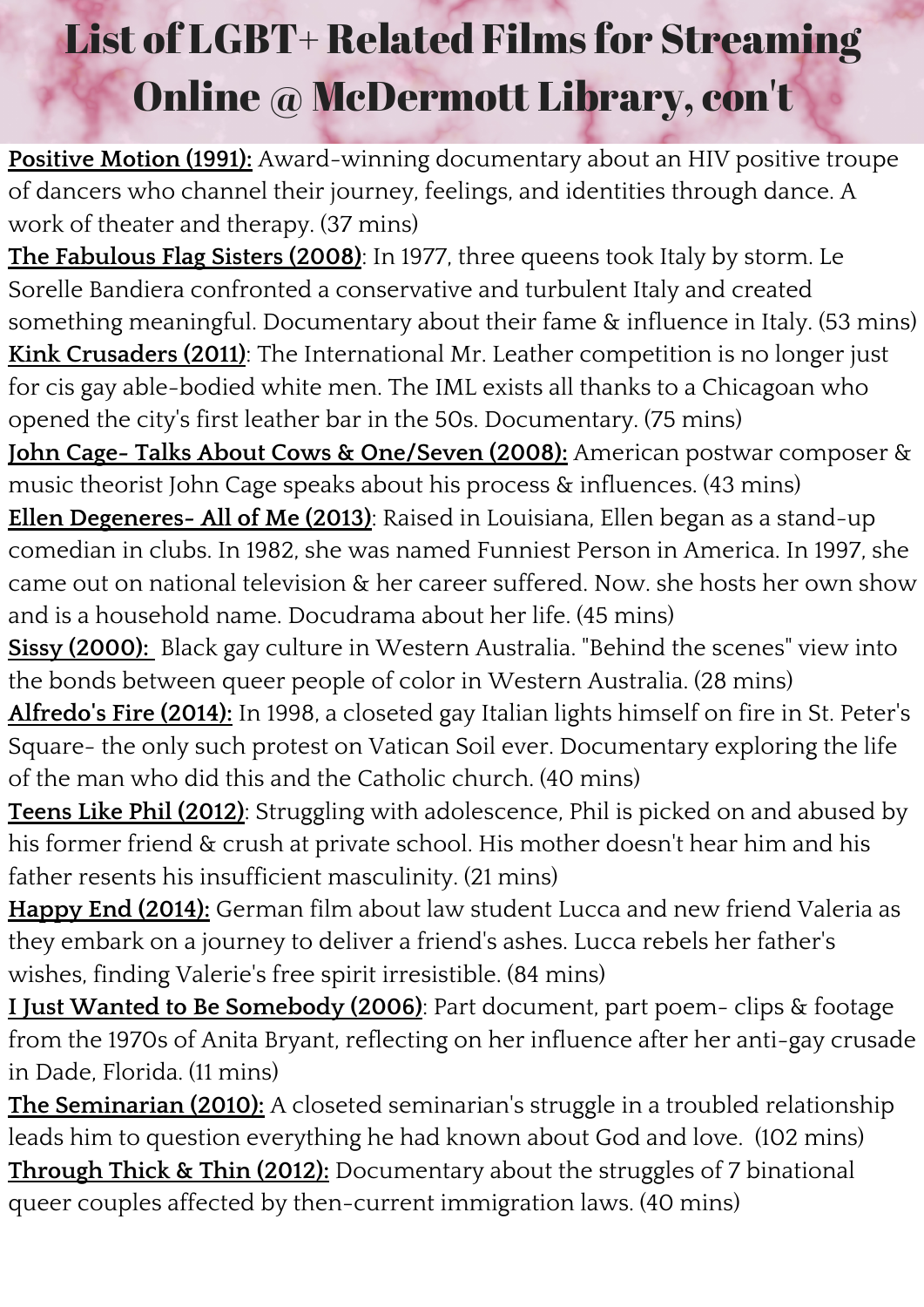**Out in the Open:** Interviews celebrities, politicians, and allies who openly celebrate the LGBTQ community. They discuss how they coped with stereotypes attached to their orientation by sharing personal experiences. (90 mins)

**The Stranger in Us (2010)**: Drama. Anthony, a newcomer to San Francisco, attempts to come to terms with his abusive ex when he strikes up an unlikely friendship with a hustler. (108 mins)

**Undressing in Israel (2012)**: Director Michael Lucas explores gay men's lives in Israel, from politicians to family men, & the nightlife in Tel Aviv. (47 mins) **Gender Trouble (2012)**: Documentary featuring four intersex women who discuss their identities and bodies, as well as the cultural stigma attached to simply being themselves. (25 mins)

**Common Threads: Stories from the Quilt (1989)**: An Olympic athlete; a gay activist; a boy with hemophilia; a recovering addict; a closeted Navy commander: five lives that shared a common fate. Tells the powerful story of the first decade of the AIDS epidemic in the US. (80 mins)

**The Falls: Testament of Love (2013):** Chris and RJ reunite five years after coming out to their families and church as they mourn the death of their mutual friend. (124min) **Campaign of Hate (2014):** In 2013, Russian parliament passed a ban on 'gay propaganda' that makes public discussion of gay equality a crime. Documentary on the culture & effect in Russia. Director Michael Lucas. (83 mins)

**Capital Games (2013)**: Competing for an LA advertising job, two very different men can't decide if they love or hate each other. (96 mins)

**Beauty Before Age: Growing Older in Gay Culture (1997)**: Critically examines the pressure on queer men to look young and attractive, lack of positive older role models and ways in which AIDS intensifies the fear and process of aging. (23 mins) **Outrageous Oral Volume 3: The Dallas Way GLBT History Project (2012)**: Video recording of DFW LGBT+ community members sharing their pre-Stonewall, pre-Don't Ask Don't Tell, and the beginning of the AIDS epidemic. (100 mins) **Lost Everything (2010):** A hit job, the paparazzi, and a fake girlfriend. A closeted movie star can't help a fling with a hot bartender anyway. (98 mins) **Escape to Life: The Erika and Klaus Mann Story (2000):** Under the shadow of Hitler's rise, Erika and Klaus were intellectuals, homosexuals, and pacifists who lived as exiles. Erika, an actress whose satirical revues were censored. Klaus, a writer whose banned novel didn't become a bestseller until after his suicide. Documentary. (85 mins)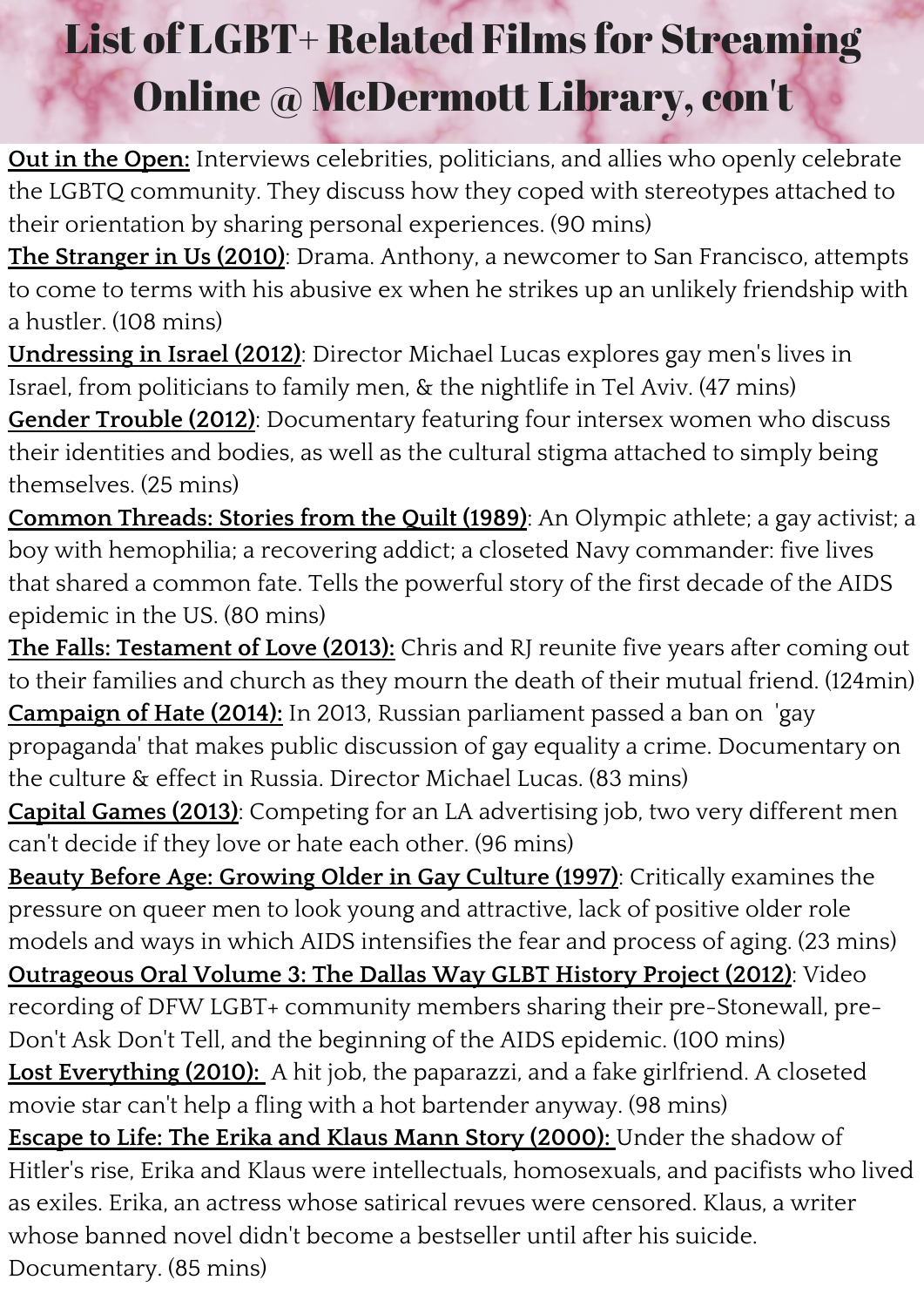**Fatherhood Dreams (2012)**: Although Canada allows marriage between people of the same gender, parenthood is another matter. This documentary explores the complexity of multi-parent families and queer households. (56 mins) **A Bit of Scarlet (1997)**: Media criticism of the evolving portrayal of gay characters in British media, from the butt of jokes to sympathetic leads, the documentary explores these in the post-war era. Narrated by Ian McKellen. (72 mins) **Hope is the Thing with Feathers (1995)**: As his lover of 12 years lay dying, Beau Riley composes a poem. A portrait of love between a disabled man and an alcoholic told through lyrics, painting, and poem. (30 mins)

**A Jihad for Love (2008)**: Gay Muslim filmmaker Parvez Sharma explores the stories of queer Muslims and recenters "jihad" beyond the banal holy war and towards the closer definition of inner struggle or "to strive in the path of God." (82 mins)

**Aleksandr's Price (2013)**: An undocumented gay Russian immigrant living in New York is forced into sex work to make ends meet. Drama. (108 mins)

**FTF: Female to Femme (2006)**: An exploration of dyke femme identities, the role of farce and performative gender, sexuality, and theater. (49 mins)

**The Falls (2012)**: Mormon Elders on their mission fall in love and risk their only community to build an intimate connection with each other. (92 mins)

**Leather (2013)**: 1970s aesthetic film- sexy modern gay urbanites move to the country after the death of one man's father. Reunited with a childhood friend, feelings ensue. (96 mins)

**The Final Girl (2010)**: Three French women discover a mysterious fourth who connects them all- but she's always just out of reach. (81 mins)

**Nate & Margaret (2012)**: Nineteen & 52, their odd-couple friendship is disrupted when Nate gets his first boyfriend who steers him away from Margaret & her standup comedy career. Drama. (80 mins)

**Vaginal Davis: An Interview (2013):** American artist, curator, writer, and experimental filmmaker, Davis reflects on her initiation into the punk rock and art scenes of LA in the 80s and 90s, her influences, and her ongoing efforts to theorize queerness and visuality. (78 mins)

**We Were Here (2011):** An intimate, yet epic history of the AIDS years in San Francisco, as told through the stories of five longtime residents. The film documents the coming of what was called the "Gay Plague" in the early 1980s. (91 mins)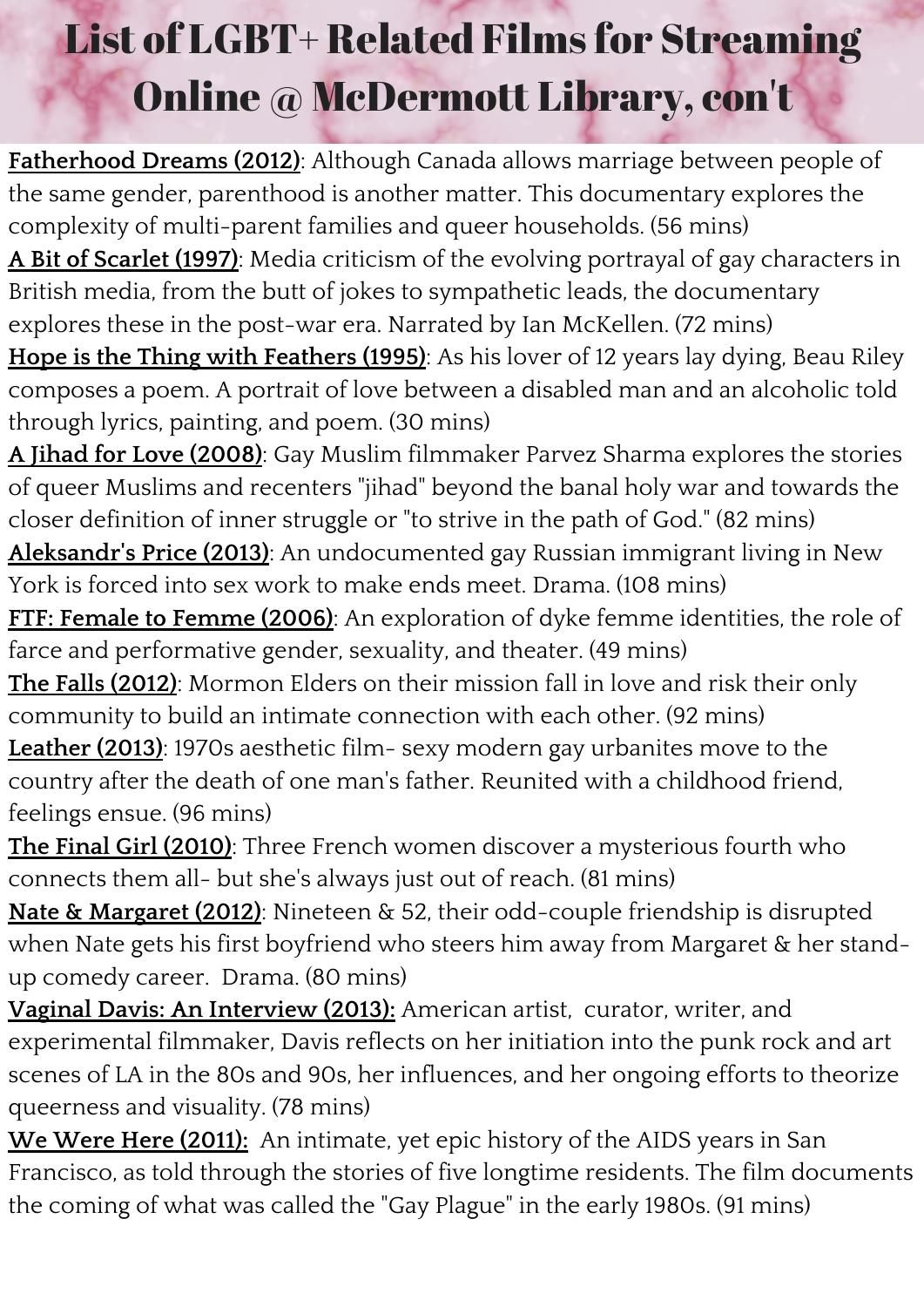**City of Borders (2009)**: Set against the construction of the separation wall between Israel and the Palestinian territories and the struggle for a gay pride parade in the Holy City, five inter-woven stories reveal the complexities in the struggle for acceptance. Documentary. (65 mins)

**Tiny and Ruby: Hell Divin' Women (1996)**: Profiling legendary jazz trumpeter Tiny Davis and her partner of over 40 years, drummer-pianist Ruby Lucas. (29 mins) **Trinidad- Transgender Frontier (2008):** Three trans women in Trinidad, CO, meet in this unlikely town to be seen by Marci Bowers, a plastic surgeon. These women are trying to build a recovery resort, but face challenge after challenge. (87 mins) **Ask Not: Don't Ask, Don't Tell (2008):** DADT set a U.S. military standard for yearsgay members could serve, but couldn't be open or conduct relationships. Current and vet soldiers discuss the effect DADT had on their lives. (74 mins).

**Bite Marks (2011)**: Stranded, gay hitchhikers and a truck driver delivering corpses must band together to survive when the corpses turn out to be vampires! (85 mins) **Into the Lion's Den (2011)**: Horror thriller- three gay men on a road trip enter a redneck bar with deadly results. (76 mins).

**Creature (2002)**: A four year documentary about Stacey "Hollywood" Dean's transition. Stacey travels back to North Carolina, hoping for acceptance from their ultra-religious parents. (77 mins)

**Tennessee Queer (2012)**: Religion, politics and gay pride clash in a small Tennessee town when out and proud Jason returns home to make life better for the LGBT teenagers. (91 mins)

**Matt Shepard is a Friend of Mine (2013):** The life and tragic death of Matthew Shepard, the gay student brutally murdered in one of the most notorious hate crimes in U.S. history. Through the personal lens of friends and family. (89 mins) **Breaking Through (2013)**: Openly LGBT+ officials share their stories of self-doubt, barriers, and triumph, including the first openly gay senator Tammy Baldwin. **Homo Promo (1997)**: A showcase of vintage movie trailers featuring gay love. A look at almost every queer movie from 1953-1977, from original 35mms. (57mins) **Out Run (2016)**: Leader of the world's only LGBT Party, Bemz Benedito wants to be the first trans woman in the Philippine Congress. Documentary about her campaign, culminating on election day. (58 mins).

**Gen Silent (2012);** Older LGBT+ adults must survive the elder care system. Many are forced into the closet for fear their caregivers will abuse or mistreat them. Many do not have strong family connections either. Documentary. (64 mins)